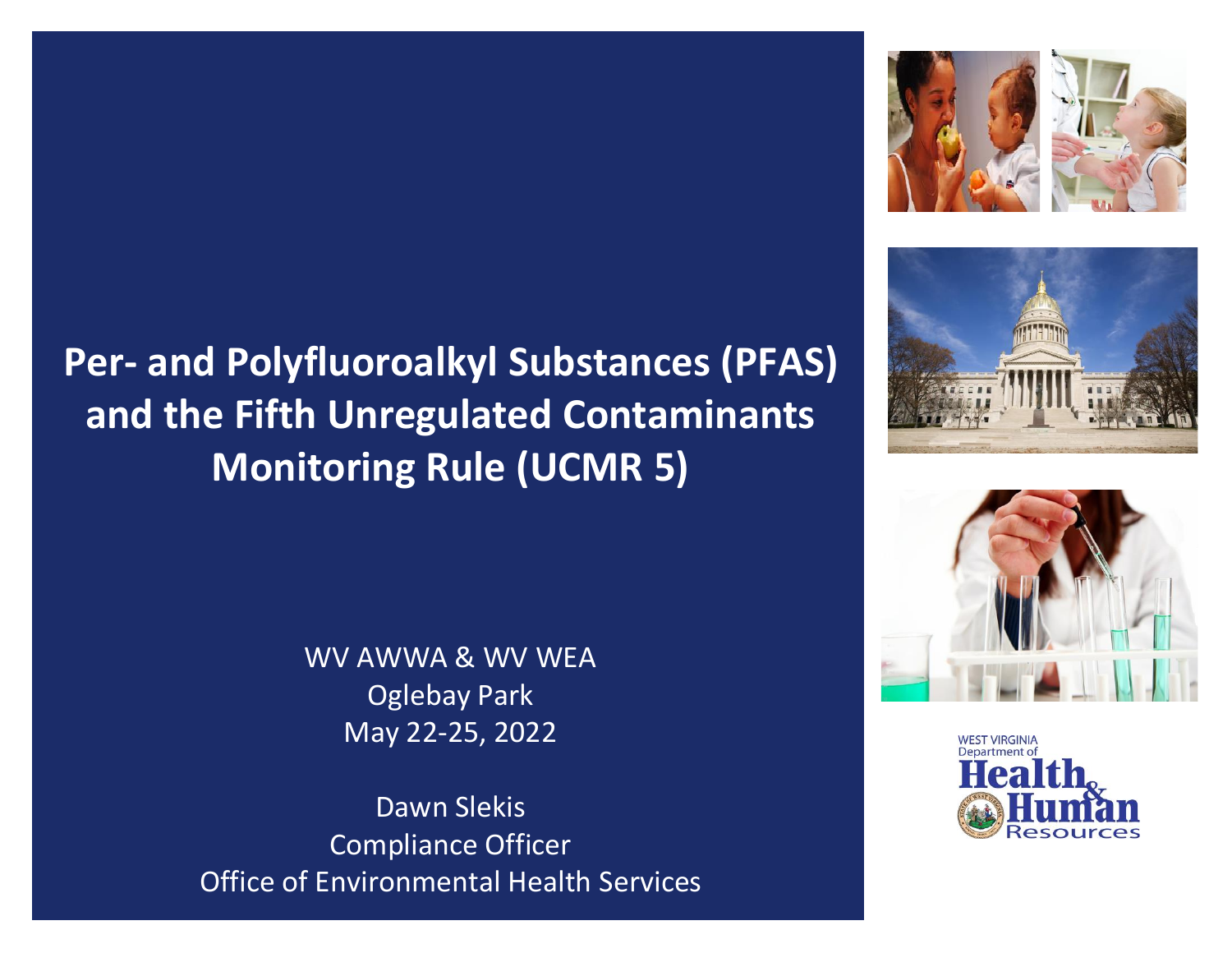

- Commonly referred to as PFAS chemicals
- There are thousands of different PFAS chemicals; two of the most common PFAS chemicals include Perfluorooctanoic Acid (PFOA) and Perfluorooctane Sulfonate (PFOS)
- Group of manufactured chemicals that have been used in industrial and consumer products since the 1940s
- PFOA and PFOS have been replaced in the US by other PFAS chemicals in the recent years
- From 1999-2014, PFOS levels in blood decreased by 80% and PFOA blood levels decreased by 60%



https://www.atsdr.cdc.gov/pfas/resources/index.html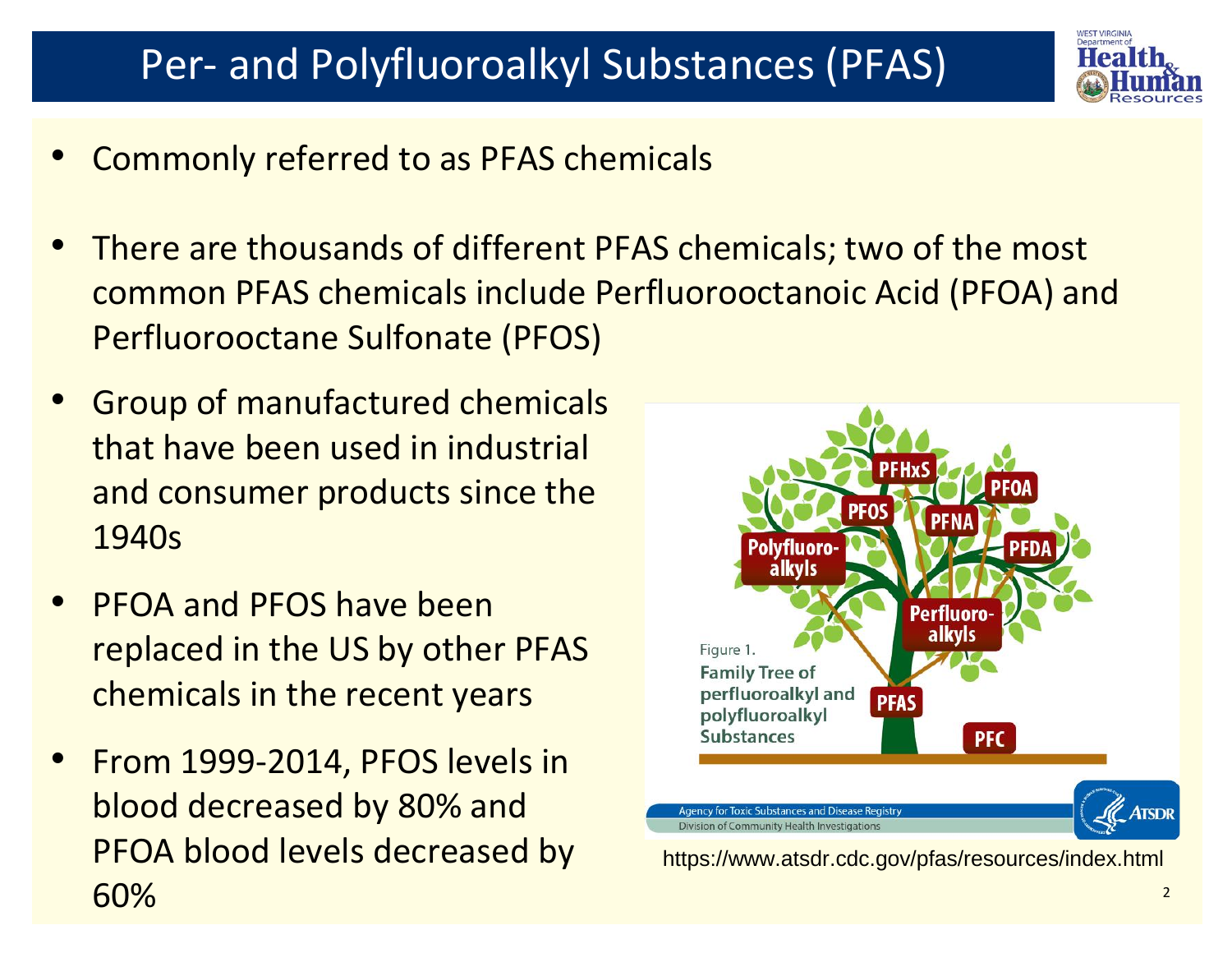

## PFAS can be found everywhere:

- Drinking Water public water systems and private water wells
- Soil landfills and hazardous waste sites
- Fire Extinguishing Foam (Aqueous film-forming foams or AFFF) – training/emergency response events at airports and military bases
- Manufacturing and Chemical Production – electronics and paper manufacturing



PFAS Investigation & Management Program. 2022. *What are PFAS?*. <https://defence.gov.au/environment/pfas/PFAS.asp>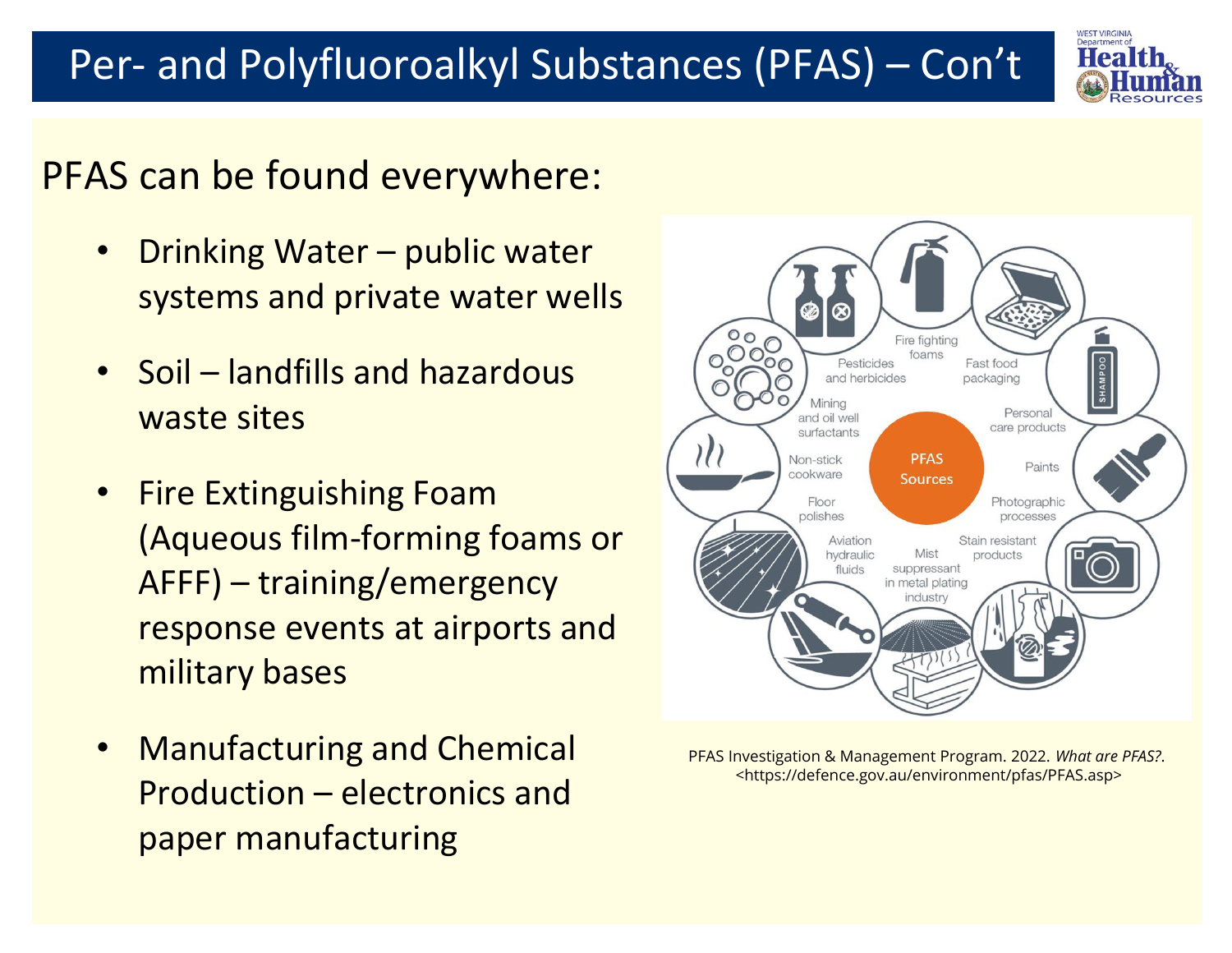

- Food fish and dairy products (animals exposed to PFAS)
- Food Packaging pizza boxes, fast food containers, grease resistant paper
- Household Products stain and water-repellents, non-stick cookware, paints, sealants
- Personal Care Products shampoo, dental floss, cosmetics
- Biosolids fertilizer from wastewater treatment plants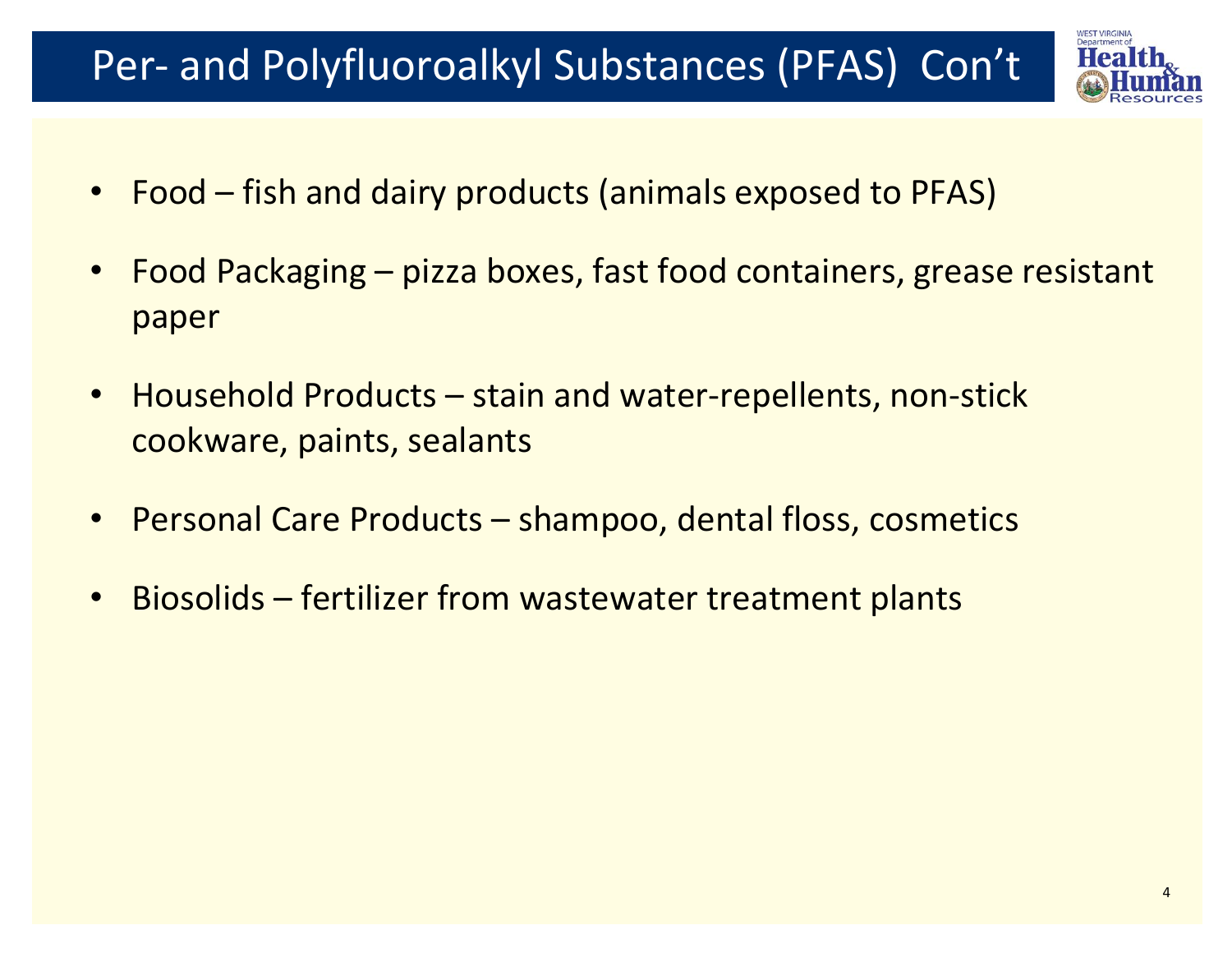### Concerns:

- PFAS chemicals build up in people, animals and the environment over time
- PFAS chemicals persist in the environment, breaking down very slowly – leading to them being called "forever" chemicals
- Due to widespread production and use, studies show most people have some exposure to PFAS 5 and 5 and 5 and 5 and 5 and 5 and 5 and 5 and 5 and 5 and 5 and 5 and 5 and 5 and 5 and 5 and 5 and 5 and 5 and 5 and 5 and 5 and 5 and 5 and 5 and 5 and 5 and 5 and 5 and 5 and 5 and 5 and 5 and 5 and 5

Figure 1 from Sunderland et al. (2019) Journal of Exposure Science & Environmental Epidemiology 29(2). doi:10.1038/s41370-018-0094-1

<https://nature.com/articles/s41370-018-0094-1>



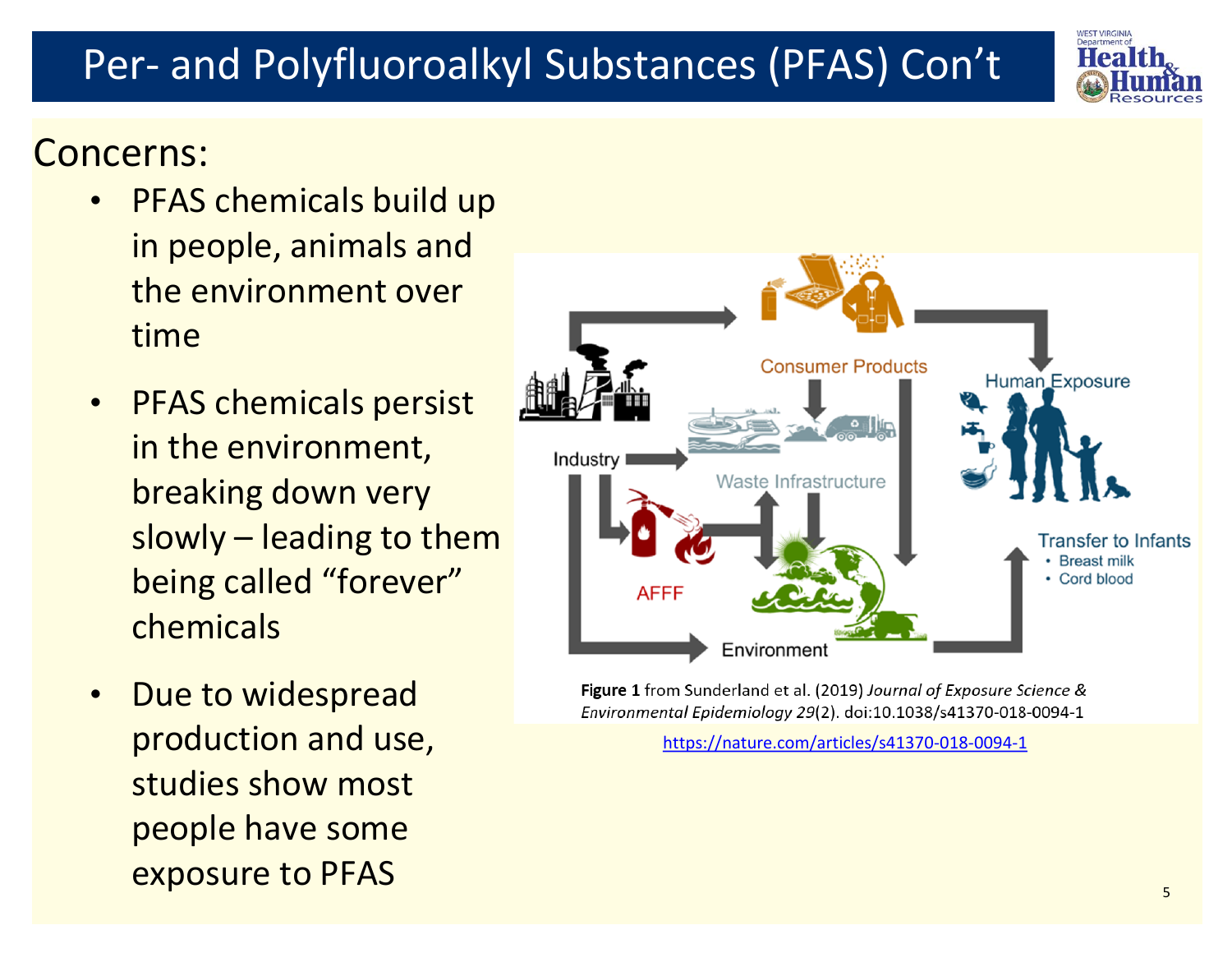

Depending on exposure levels, PFAS may have adverse health effects including:

- Reproductive effects
- Developmental effects or delays
- Increased risk of some cancers
- Reduced ability of the body's immune system
- Interference with the body's natural hormones
- Increased cholesterol and/or risk of obesity

Additional health effects are difficult to determine for various reasons:

- Thousands of different PFAS chemicals
- Exposure happens in different ways and at different stages in life
- Types and uses of PFAS has changed over time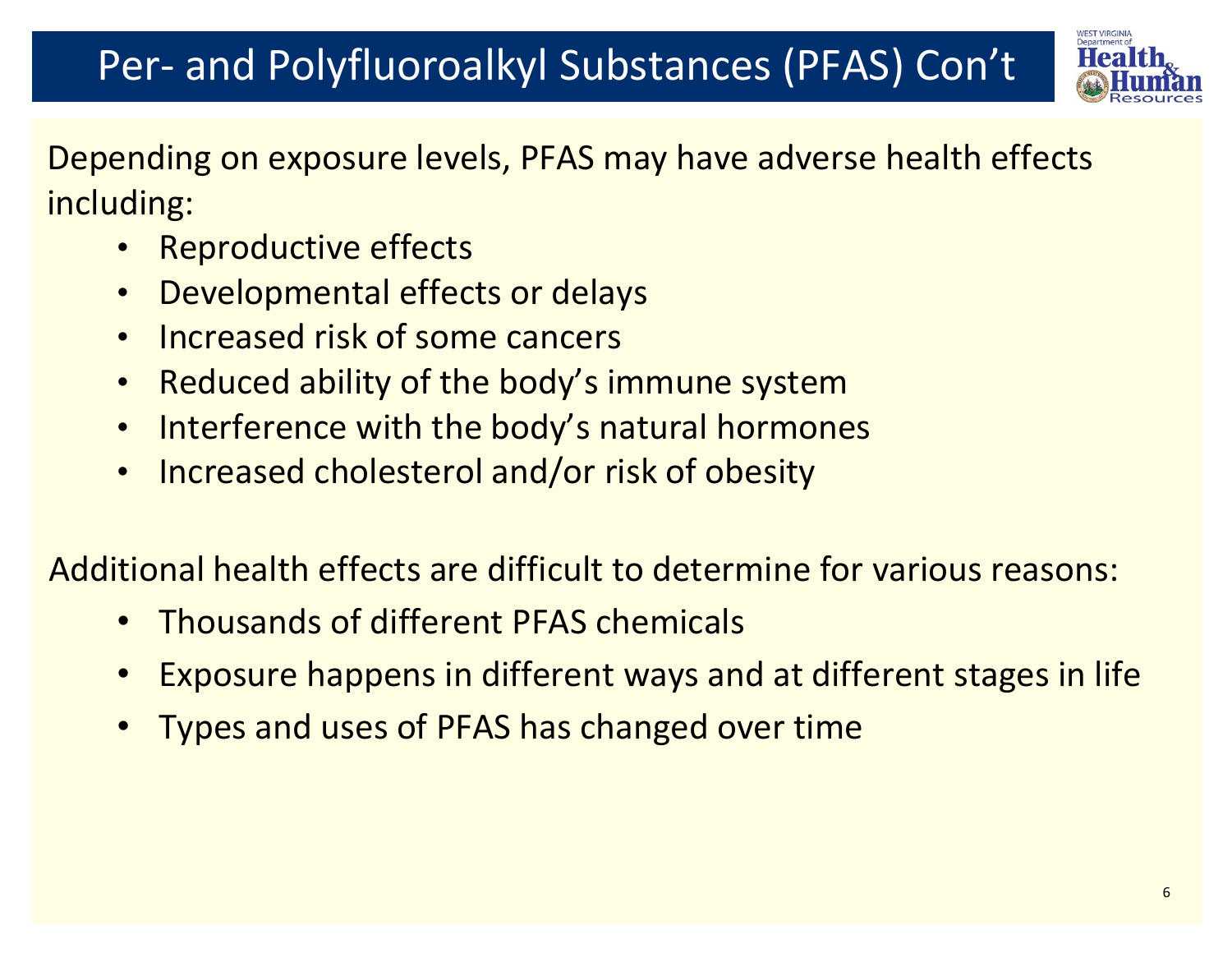

Public water systems initially tested for certain PFAS chemicals under the Third Unregulated Contaminants Monitoring Rule (UCMR 3)

- Required certain public water systems to sample for 28 chemicals and 2 viruses
- Included 6 PFAS chemicals
	- PFOS
	- PFOA
	- Perfluorobutanesulfonic acid (PFBS)
	- Perfluorohexanesulfonic acis (PFHxS)
	- Perfluoroheptanoic acid (PFHpA)
	- Perfluorononanoic acid (PFNA)
- Sampling occurred between 2013 and 2015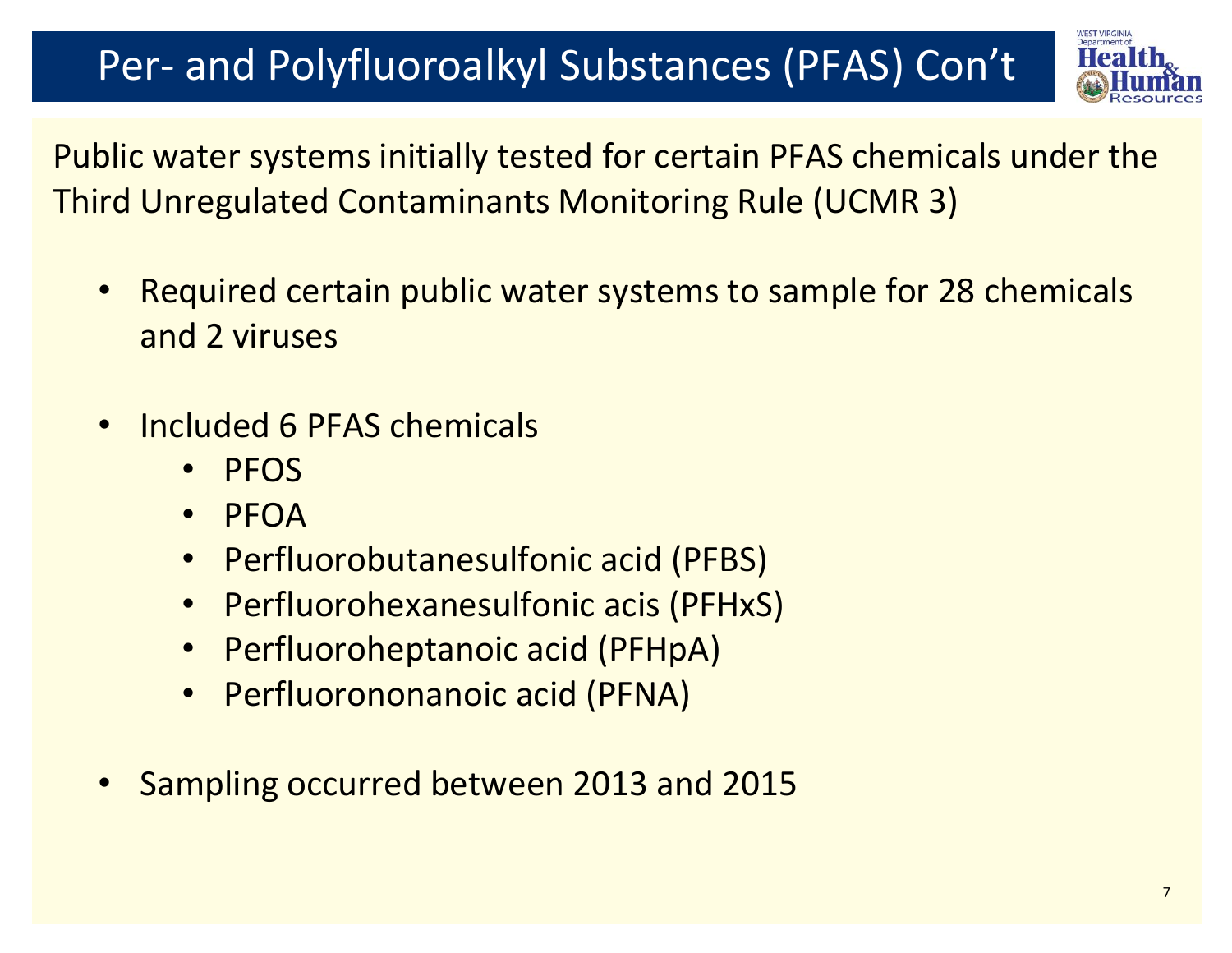

## **UCMR 3 West Virginia Results:**

- Martinsburg (Berkeley County) Detectable levels of PFHxS and PFOS
- Parkersburg (Wood County) Detectable levels of PFOA
- Vienna (Wood County) Detectable levels of PFHpA, PFHxS, and PFOA
- Results were not above the US Environmental Protection Agency (EPA) health advisory at that time (PFOS – 0.2 parts per billion and PFOA – 0.4 parts per billion)
- **In 2016, EPA lowered the health advisory for PFOS and PFOA to 70 parts per trillion (ppt), either individually or combined**
- This lower health advisory level triggered Martinsburg and Vienna public water systems to install treatment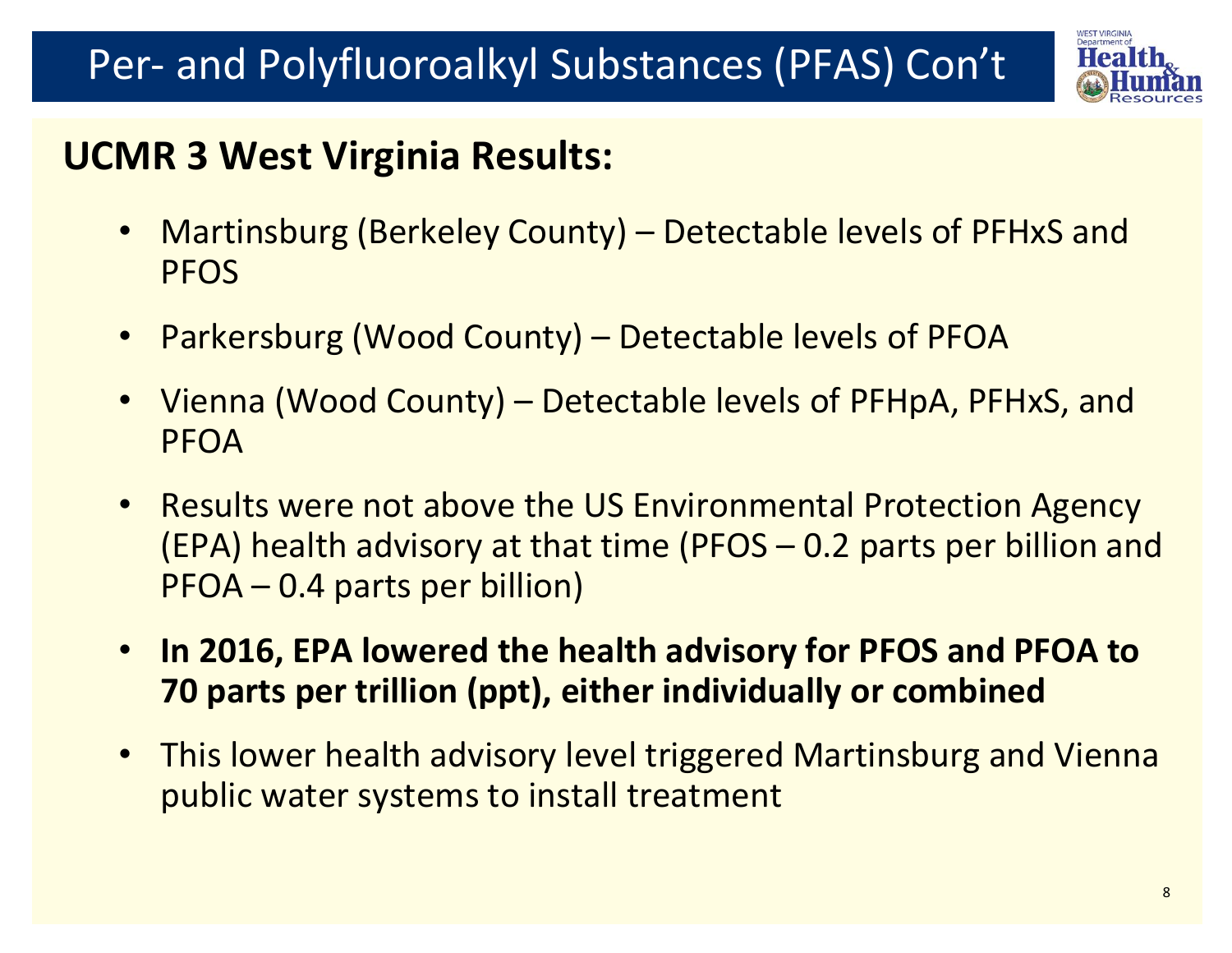

### **West Virginia PFAS Study:**

- In February 2020, WV Senate Concurrent Resolution 46 required the West Virginia Department of Health and Human Resources (DHHR) and West Virginia Department of Environmental Protection (DEP) to initiate a public water supply study for PFAS
- In July 2020, DHHR and DEP signed a 2-year contract with the United States Geological Survey (USGS) to conduct a study on PFAS in West Virginia source waters
- Purpose of the study was to identify the source water supplies in West Virginia that had measurable amounts of PFOS, PFOA and other related PFAS compounds (only raw source water for 252 community public water systems and 27 schools were tested)
- Preliminary results show 37 sample sites had some level of a PFAS component detected
- Official results and report expected to be released Summer 2022
- DHHR signed a second contract with USGS beginning April 2022 to sample the finished (treated) water at each of the 37 public water systems with detections in their source water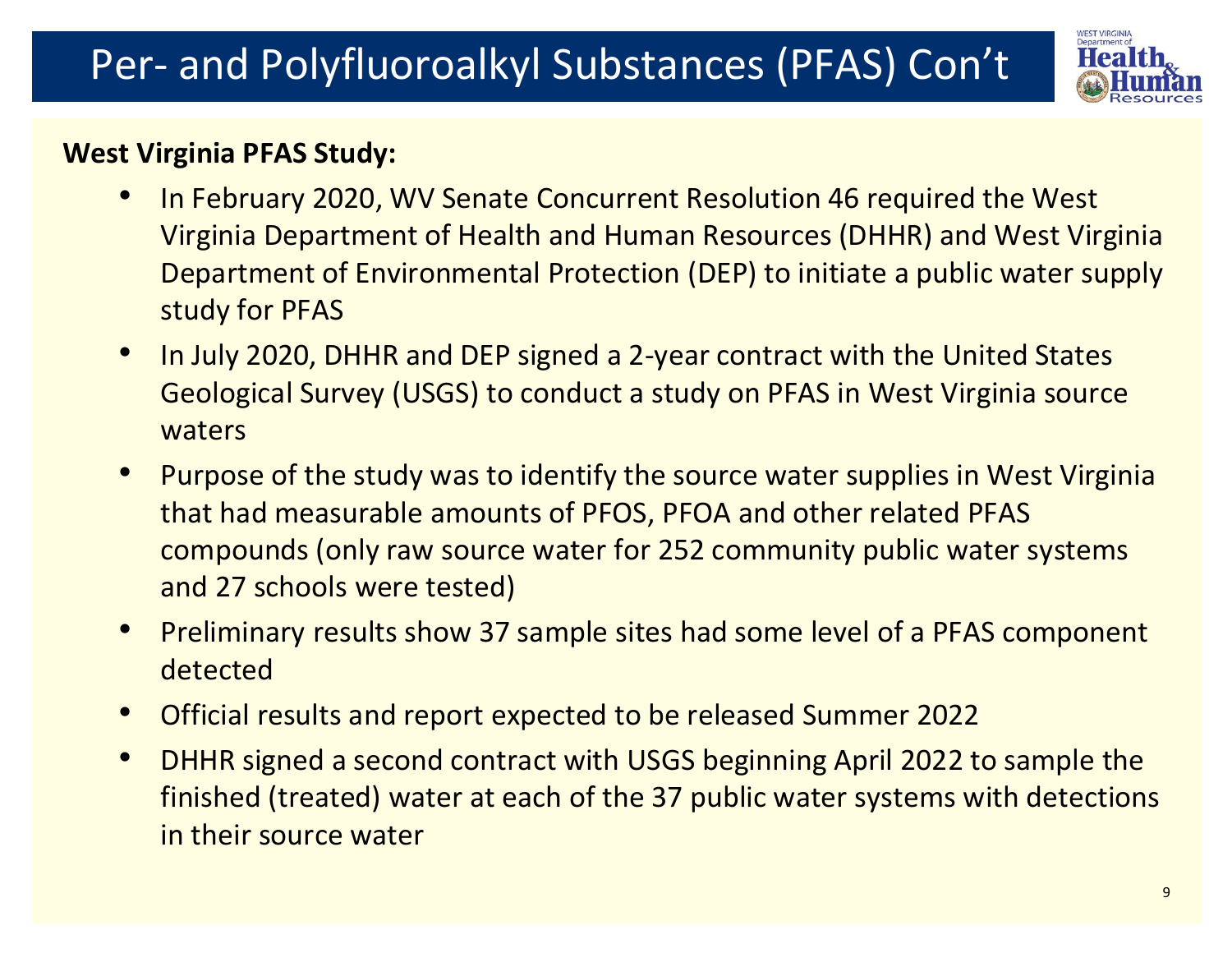

In 2021, EPA released the PFAS Strategic Roadmap which outlines their plan to address PFAS

- Research: Includes investing in ways to improve the understanding of PFAS exposure and toxicity, human health effects, and environmental implications; working to develop effective and innovative scientific solutions
- Restrict: Pursuit of proactive approaches to prevent PFAS from entering air, soil, and water at levels that have adverse effects on human health or the environment
- Remediate: Protect human health and the environment by expanding the scope and speed of PFAS contamination cleanup.

The Fifth Unregulated Contaminant Monitoring Rule (UCMR 5) was also finalized in 2021

**EPA anticipates releasing a proposed PFAS regulation in Fall 2022 with a final regulation to be released in Fall 2023** 10 and 10 and 10 and 10 and 10 and 10 and 10 and 10 and 10 and 10 and 10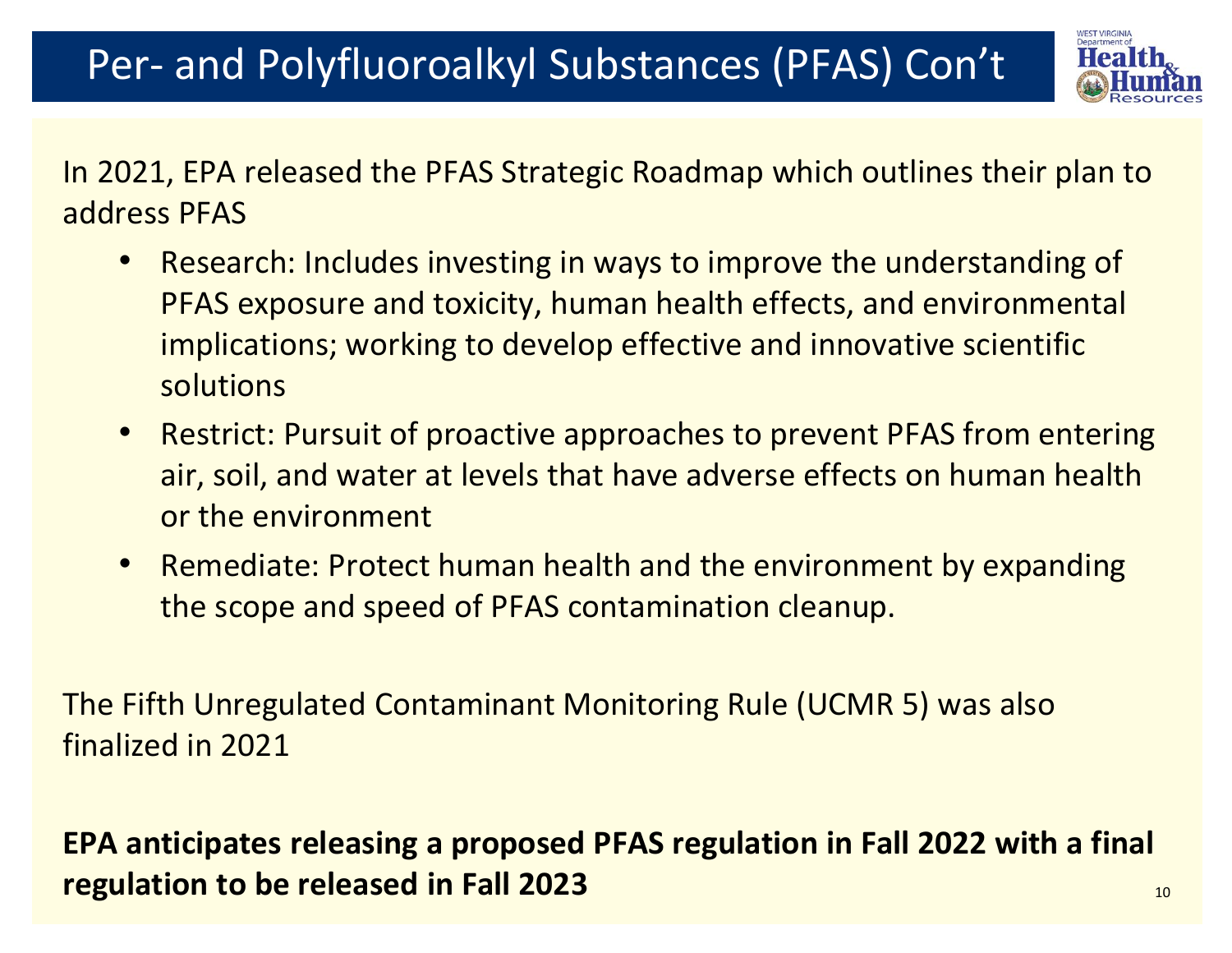### Fifth Unregulated Contaminant Monitoring Rule (UCMR 5)



- The Safe Drinking Water Act requires that once every five years EPA issue a list of unregulated contaminants to be monitored by public water systems
- Sampling required between January 2023 and December 2025
- UCMR 5 consists of 29 PFAS chemicals and Lithium

### Twenty-five Per- and Polyfluoroalkyl Substances (PFAS) using EPA Method 533 (SPE LC/MS/MS): 1

| 11-chloroeicosafluoro-3-oxaundecane-1-sulfonic acid (11CI-PF3OUdS)<br>9-chlorohexadecafluoro-3-oxanone-1-sulfonic acid (9CI-PF3ONS) | perfluorodecanoic acid (PFDA).<br>perfluorododecanoic acid (PFDoA).<br>perfluoroheptanesulfonic acid (PFHpS).<br>perfluoroheptanoic acid (PFHpA).<br>perfluorohexanesulfonic acid (PFHxS).<br>perfluorohexanoic acid (PFHxA).<br>perfluorononanoic acid (PFNA).<br>perfluorooctanesulfonic acid (PFOS).<br>perfluorooctanoic acid (PFOA).<br>perfluoropentanesulfonic acid (PFPeS).<br>perfluoropentanoic acid (PFPeA). |
|-------------------------------------------------------------------------------------------------------------------------------------|-------------------------------------------------------------------------------------------------------------------------------------------------------------------------------------------------------------------------------------------------------------------------------------------------------------------------------------------------------------------------------------------------------------------------|
|                                                                                                                                     | perfluoroundecanoic acid (PFUnA).                                                                                                                                                                                                                                                                                                                                                                                       |
| perfluorobutanoic acid (PFBA).                                                                                                      |                                                                                                                                                                                                                                                                                                                                                                                                                         |

### Four Per- and Polyfluoroalkyl Substances (PFAS) using EPA Method 537.1 (SPE LC/MS/MS): 2

| n-ethyl perfluorooctanesulfonamidoacetic acid (NEtFOSAA)   perfluorotetradecanoic acid (PFTA). |                                     |
|------------------------------------------------------------------------------------------------|-------------------------------------|
| n-methyl perfluorooctanesulfonamidoacetic acid (NMeFOSAA).                                     | perfluorotridecanoic acid (PFTrDA). |

### One Metal/Pharmaceutical using EPA Method 200.7 (ICP-AES)<sup>3</sup> or alternate SM<sup>4</sup> or ASTM:<sup>5</sup>

lithium.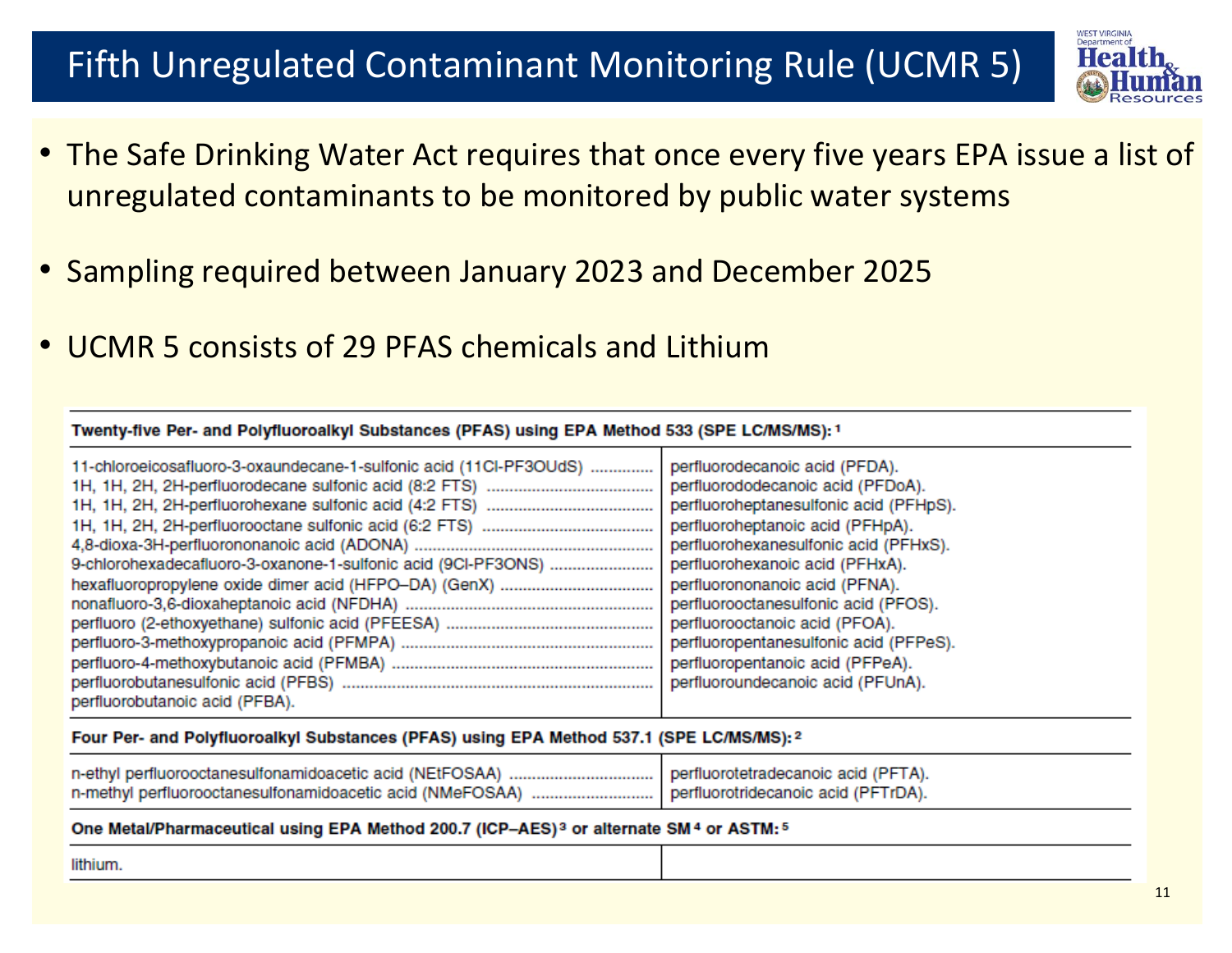## Fifth Unregulated Contaminant Monitoring Rule (UCMR 5) Con't



- Previous UCMR sampling required all systems with a population greater than 10,000 and a select number of system less than 10,000 to sample
- **America's Water Infrastructure Act of 2018 now requires ALL public water systems with a population between 3,300 and 10,000 to also sample and a representative number of systems below 3,300 will also be required to sample**
- EPA covers the cost of sampling for public water systems with a population less than 10,000
- Public water systems with a population greater than 10,000 must pay for their own sampling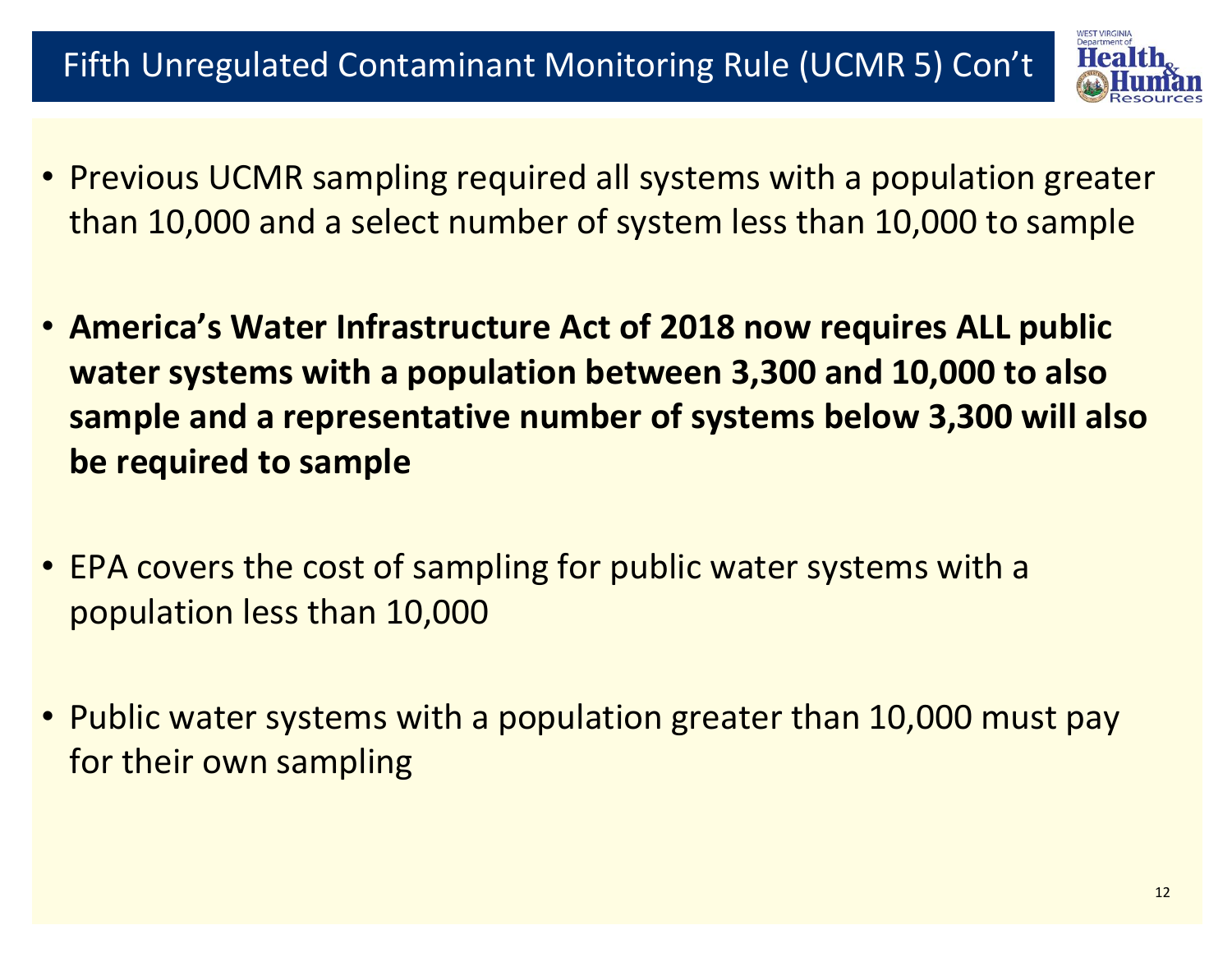### Fifth Unregulated Contaminant Monitoring Rule (UCMR 5) Con't



- Previously, DHHR collected the samples for the selected public water systems with a population less than 10,000
- With the change in population, DHHR has committed to collecting samples for public water systems with a population less than 5,000
- **Therefore, ALL public water systems with population between 5,000 and 10,000 will now have to collect their own sample. EPA is still committed to covering the cost of the sample**
- Public water systems with population between 5,000 and 10,000 must create an account on the EPA's CDX portal for UCMR and verify their information as well as provide shipping information for the sampling kits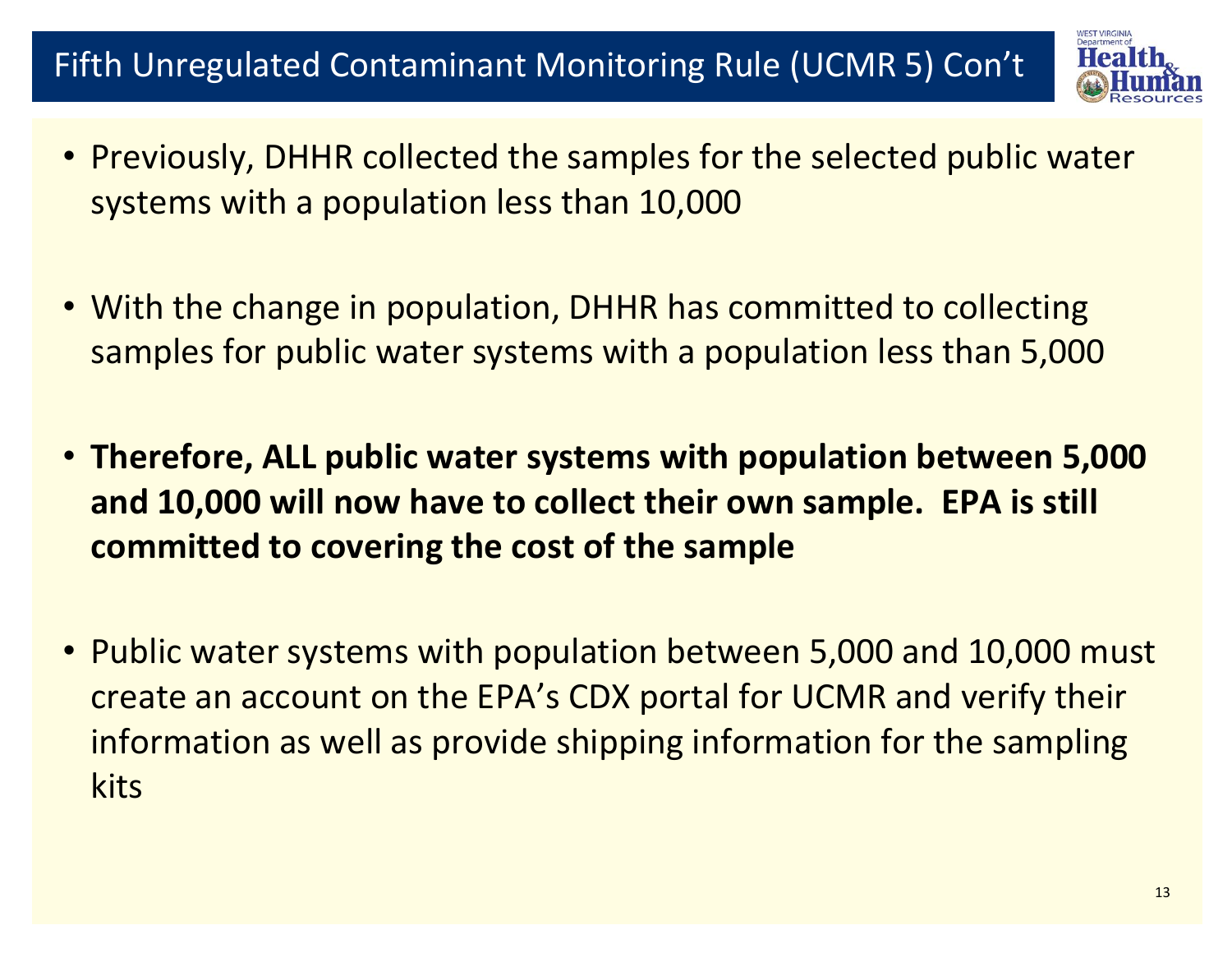### Fifth Unregulated Contaminant Monitoring Rule (UCMR 5) Con't



- UCMR 5 samples will be collected at the entry point to the distribution system (after treatment)
- All samples must be analyzed by a laboratory approved by the EPA to conduct UCMR 5 analyses
- Sampling frequency and timing

| <b>Water Source</b>                                                                                     | <b>Timeframe</b> | <b>Sampling Frequency</b>                                                                                                      |
|---------------------------------------------------------------------------------------------------------|------------------|--------------------------------------------------------------------------------------------------------------------------------|
| Surface water, ground water under<br>the direct influence of surface<br>water, or mixed sources systems | Year-Round       | Systems must monitor 4 times during a consecutive<br>12-month monitoring period. Sample events must<br>occur 3 months apart.   |
| <b>Ground water systems</b>                                                                             | Year-Round       | Systems must monitor 2 times during a consecutive<br>12-month monitoring period. Sample events must<br>occur 5-7 months apart. |

EPA. UCMR 5 Program Overview Fact Sheet (pdf) (December 2021, EPA 815-F-21-009)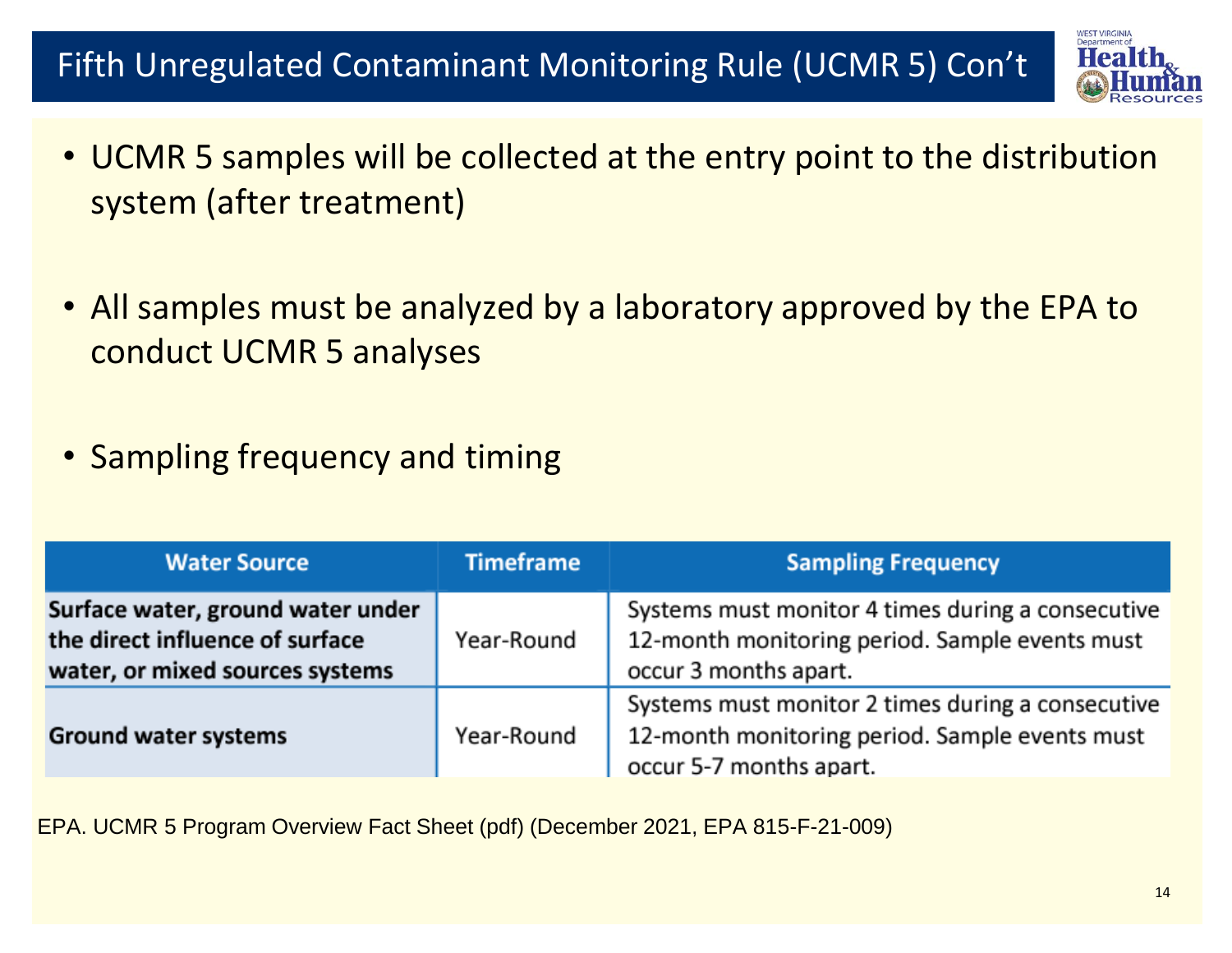

### **UCMR 5 Reporting Requirements:**

- The public notification rule requires all systems to notify consumers of the availability of the UCMR results no later than 12 months after the results are known
	- Notifications must meet all requirements of the public notice rule including direct mailing of the notice along with a second method approved to reach additional consumers including non-bill paying customers
- Community water systems are also required to report UCMR results in their annual Consumer Confidence Report (CCR) when unregulated contaminants are detected
	- The CCR must report the average of the year's monitoring results and the range of detections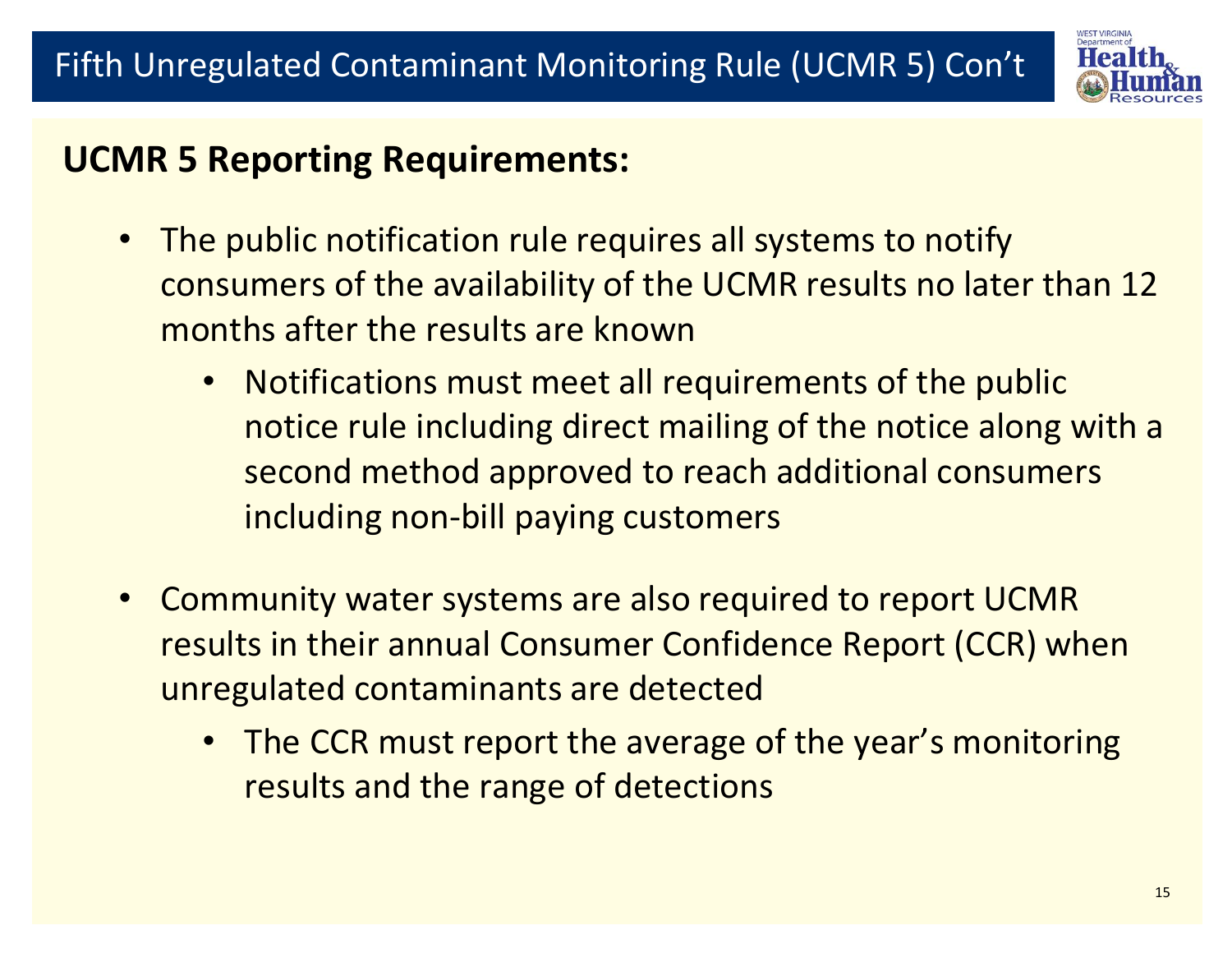## References and Useful Links



EPA - Research on Per- and Polyfluoroalkyl Substances (PFAS) <https://www.epa.gov/chemical-research/research-and-polyfluoroalkyl-substances-pfas>

EPA – Drinking Water Health Advisories for PFOA and PFOS <https://www.epa.gov/ground-water-and-drinking-water/drinking-water-health-advisories-pfoa-and-pfos>

EPA – PFAS Strategic Roadmap: EPA's Commitments to Action 2021-2024 <https://www.epa.gov/pfas/pfas-strategic-roadmap-epas-commitments-action-2021-2024>

EPA - Fifth Unregulated Contaminant Monitoring Rule <https://www.epa.gov/dwucmr/fifth-unregulated-contaminant-monitoring-rule>

- EPA The Fifth Unregulated Contaminant Monitoring Rule (UCMR 5) : Program Overview Fact Sheet (December 2021, EPA 815-F-21-009)
- EPA Revisions to the Unregulated Contaminant Monitoring Rule (UCMR 5) for Public Water Systems and Announcement of Public Meetings [EPA–HQ–OW–2020–0530; FRL–6791–03–OW], RIN 2040–AF89

ATSDR - Per- and Polyfluoroalkyl Substances (PFAS) and Your Health <https://www.atsdr.cdc.gov/pfas/resources/index.html>

Code of Federal Regulations – Title 40: PART 141 - NATIONAL PRIMARY DRINKING WATER REGULATIONS <https://www.ecfr.gov/current/title-40/chapter-I/subchapter-D/part-141>

Subpart E - Special Regulations, Including Monitoring 141.40

Subpart O - Consumer Confidence Reports 141.153

Subpart D - Reporting and Recordkeeping 141.35